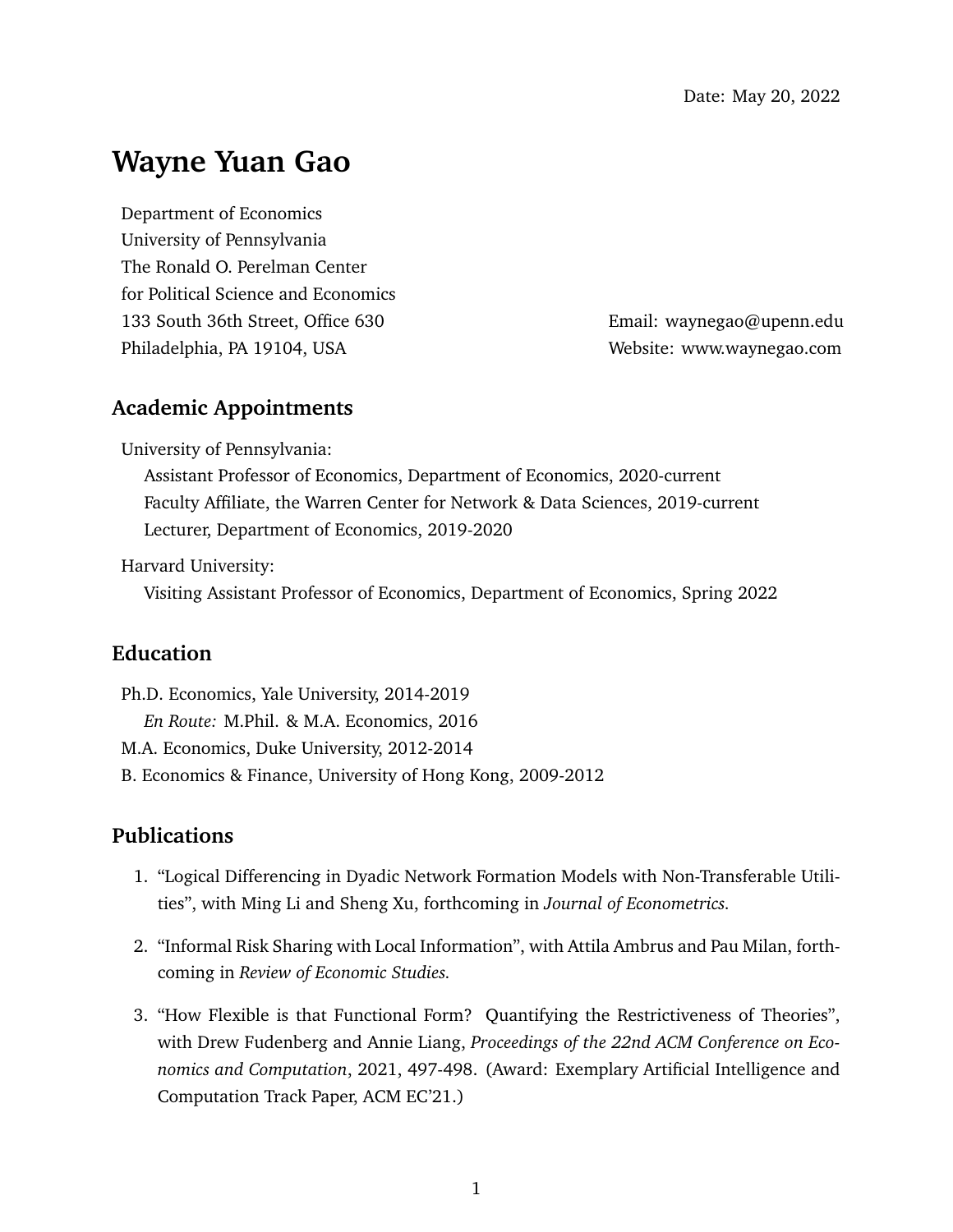- 4. ["Nonparametric Identification in Index Models of Link Formation"](https://www.sciencedirect.com/science/article/abs/pii/S0304407619302039?via%3Dihub), *Journal of Econometrics, 2020, 215(2), 399-413.* (Award: The 2021 Arnold Zellner Award for Best Theory Paper Published in 2019-2020, *Journal of Econometrics)*
- 5. ["Minimax Linear Estimation at a Boundary Point"](https://doi.org/10.1016/j.jmva.2018.01.001), *Journal of Multivariate Analysis*, 2018, 165, 262-269.
- 6. ["Structural Inference from Reduced Forms with Many Instruments"](http://www.sciencedirect.com/science/article/pii/S0304407617300659), with [Peter C.B. Phillips,](http://korora.econ.yale.edu/phillips/) *Journal of Econometrics*, 2017, 199, 96-116.
- 7. ["Informal Insurance Networks"](https://www.degruyter.com/view/j/bejte.2016.16.issue-2/bejte-2015-0006/bejte-2015-0006.xml), with [Eunyoung Moon,](https://emoon.weebly.com) *B.E. Journal of Theoretical Economics*, 2016, 16, 455-484.

# **Working Papers**

- 1. ["How Flexible is that Functional Form? Quantifying the Restrictiveness of Theories"](https://deliverypdf.ssrn.com/delivery.php?ID=627112031031101005072110094127011126017039000080068005126026109090070070081067079105028099044055108047124127094001014030009067027083008052040019110018001071070001102067081035117125089029066023089023121007127065001126094117103106117108094113115125108106&EXT=pdf&INDEX=TRUE) (May 2022), with [Drew Fudenberg](http://economics.mit.edu/faculty/drewf) and [Annie Liang,](https://www.anniehliang.com) SSRN #3580408.
- 2. ["Dynamic Heterogeneous Distribution Regression Panel Models, with an Application to](https://arxiv.org/abs/2202.04154) [Labor Income Processes"](https://arxiv.org/abs/2202.04154) (Mar. 2022), with [Iván Fernández-Val,](https://sites.bu.edu/ivanf/) [Yuan Liao](http://econweb.rutgers.edu/yl1114/) and [Francis](https://sites.google.com/georgetown.edu/francis-vella/home) [Vella,](https://sites.google.com/georgetown.edu/francis-vella/home) arXiv:2202.04154.
- 3. ["Using Monotonicity Restrictions to Identify Models with Partially Latent Covariates"](https://arxiv.org/abs/2101.05847) (Mar. 2022), with [Minji Bang,](https://economics.sas.upenn.edu/people/minji-bang) [Andrew Postlewaite](https://www.sas.upenn.edu/~apostlew/) and [Holger Sieg,](https://www.sas.upenn.edu/~holgers/) arXiv:2101.05847: revised and resubmitted to the *Journal of Econometrics.*
- 4. ["A Partial Order on Preference Profiles"](https://www.waynegao.com/uploads/8/1/4/6/81465138/prefrank_210819.pdf) (Aug. 2021), arXiv:2108.08465
- 5. ["Robust Semiparametric Estimation in Panel Multinomial Choice Models"](https://www.waynegao.com/uploads/8/1/4/6/81465138/gl_210327.pdf), with [Ming Li](https://www.ming-li.net) (Mar. 2021), SSRN #3282293.
- 6. ["Two-Stage Maximum Score Estimator"](https://arxiv.org/pdf/2009.02854.pdf) (Oct. 2020), with [Sheng Xu,](https://statistics.yale.edu/people/sheng-xu) arXiv: 2009.02854.

# **Fellowships, Honors and Awards**

- The 2021 Arnold Zellner Award for Best Theory Paper Published in 2019-2020, *Journal of Econometrics*
- Exemplary Artificial Intelligence and Computation Track Paper, 22nd ACM Conference on Economics and Computation, 2021
- Arnold Zellner Thesis Award in Econometrics and Statistics, American Statistical Association, 2020
- Irving B. Kravis Certificate for Distinction in Undergraduate Teaching, UPenn, 2020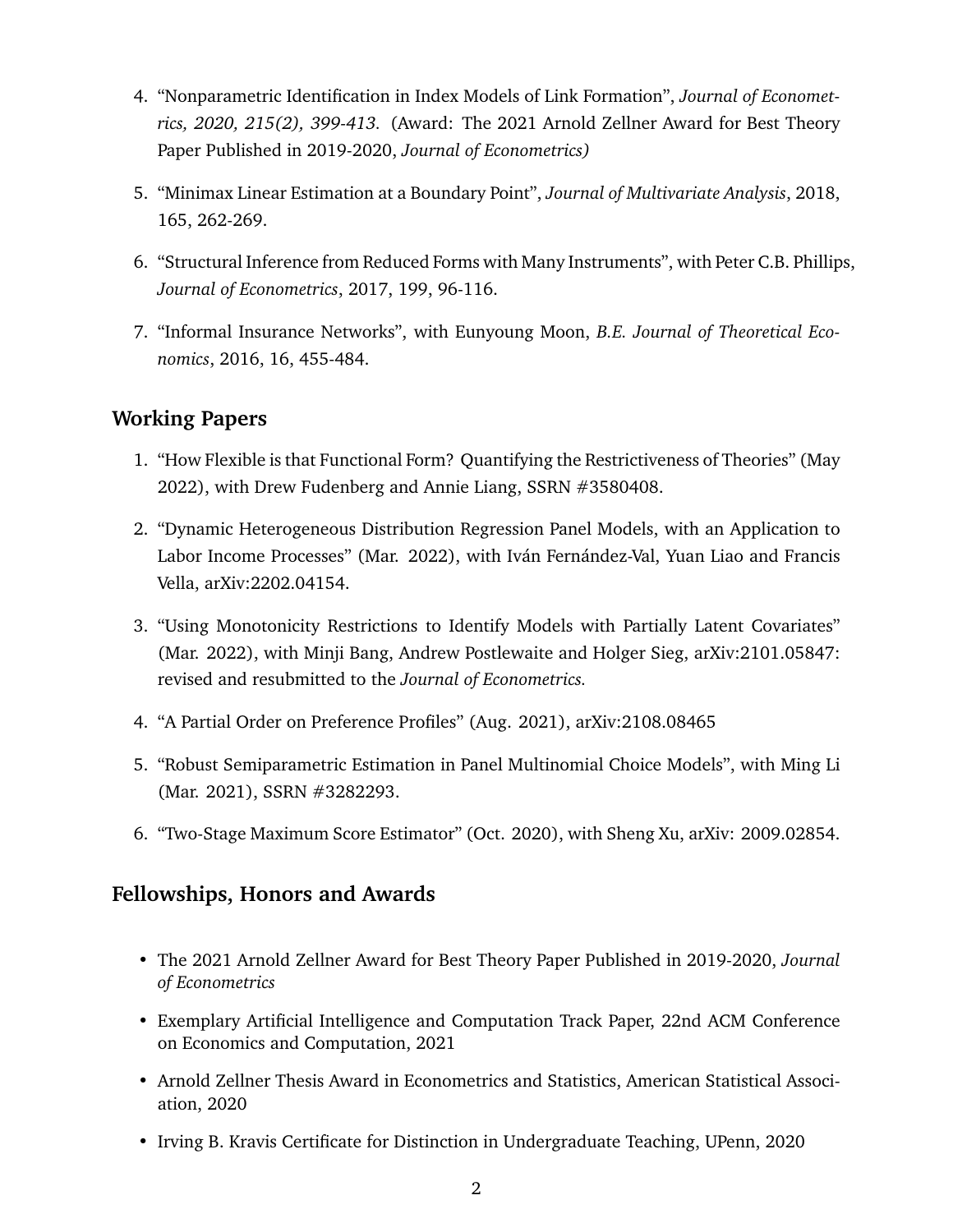- George Trimis Prize for Distinguished Dissertation in Economics, Yale University, 2019
- *Review of Economic Studies* European Tour, 2019
- University Dissertation Fellowship, Yale University, 2018
- Carl Arvid Anderson Prize Fellowship in Economics, Cowles Foundation, 2017
- Cowles Foundation Fellowship, 2014-2018
- University Fellowship (Hastings Fellow), Yale University, 2014-2018
- First-Class Honours, University of Hong Kong, 2012
- HKU Foundation Scholarship, University of Hong Kong, 2009-2012
- Bank of East Asia 75th Anniversary Scholarships, 2011
- Shuping Scholarship, Shuping Foundation, 2006-2011

#### **Grants**

- University Research Foundation Grant, UPenn: \$25,228, Mar. 2022 Feb. 2023
- Penn Undergraduate Research Mentoring Award, UPenn: \$9,000, Summer 2021

#### **Invited Seminar Presentations**

- 2022: HKUST, Maryland, UCLA, Harvard & MIT, Chicago
- 2021: Arizona, Essex, NUS & SMU, Michigan, NYU
- 2020: Michigan, Syracuse, U Toronto, USC, BU
- 2019: Georgetown, UCSD, UC Berkeley, UCL, Northwestern, Wisconsin-Madison, UPenn, NYU, Princeton, HKU, CUHK, SMU, PSU, LSE\*, KU Leuven\*, Sciences Po\* (\*: *Review of Economic Studies* European Tour)

#### **Conference and Workshop Presentations**

- 2022: Pennsylvania Economic Theory Conference, Cowles Foundation Econometrics Conference\*, Asian Meeting of the Econometric Society (\*: scheduled)
- 2021: Asian Meeting of the Econometric Society, China Meeting of the Econometric Society
- 2020: North American Winter Meeting of the Econometric Society
- 2019: Network Econometrics Juniors' Conference (Northwestern), Microeconometrics Class of 2019 Confererence (Duke), 30th International Conference on Game Theory (Stony Brook), Conference on Network Science in Economics (Indiana-Bloomington)